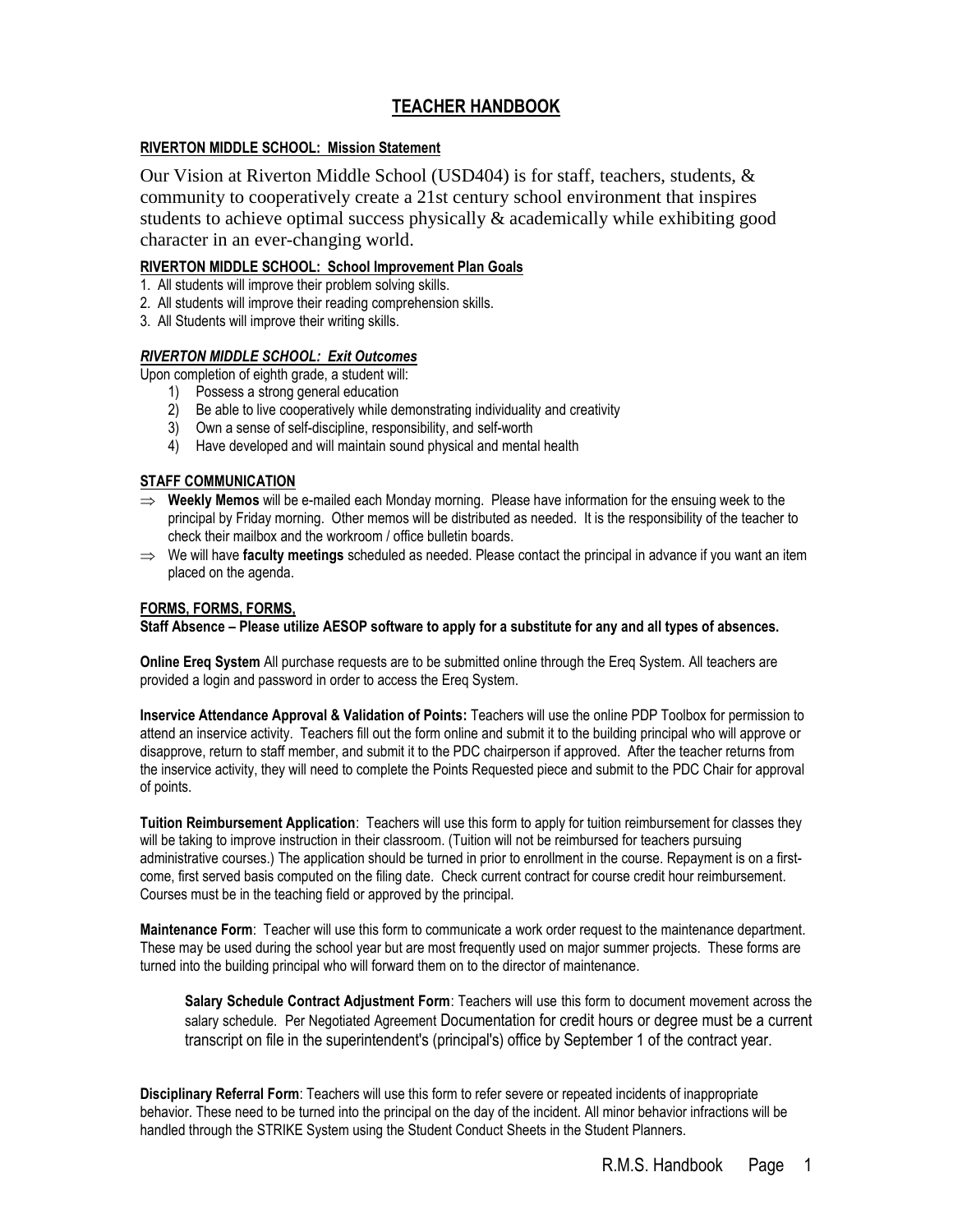**SIP Strategy Implementation Form**: Teachers will use this form to document implementation of the strategies. When a strategy is used, attach a copy of a student's work and submit the form to the target chairperson. Please do not wait until the end of the quarter to turn this form in. It should be submitted each time you implement a strategy.

**Technology Agreement Form:** Teachers are expected to read and sign USD #404 Technology Agreement Form. The signature states that the teacher has read and understands the conditions as set forth as acceptable use of USD 404 technology and equipment. Signed forms will be housed in the RMS principal's office.

**Confidentiality Agreement Form:** Teachers are expected to read and sign the USD #404 Confidentiality Agreement Form. The signature states that the teacher has read and understands the responsibility and accountability for maintaining strict confidence in all school related matters. Signed forms will be housed in the RMS principal's office.

**Handbook Language on FACEBOOK:** School principals will annually remind staff members and orient new staff members concerning the importance of maintain proper decorum in the on-line, digital world as well as in person. Employees must conduct themselves in ways that do not distract from or disrupt the educational process. The orientation and reminders will give special emphasis to:

- Improper fraternization with students using FACEBOOK and similar internet sites or social networks
- Inappropriateness of posting items with sexual content
- Inappropriateness of posting items exhibiting or advocating the use of drugs and alcohol
- Examples of inappropriate behavior from other districts, as behavior to avoid
- Monitoring and penalties for improper use of district computers and technology
- Avoid the use of school's name and logo on a teacher's personal website
- The possibility of penalties, including dismissal from employment, for failure to exercise good judgment in online conduct.

The administration may/shall periodically conduct internet searches to see if teachers have posted inappropriate materials on-line. When inappropriate use of computers and websites is discovered, the School Principal and Superintendent will bring it to the attention of the appropriate employees.

The school board discourages school district staff from socializing with students outside of school in person or social networking websites, including, but not limited to MySpace and FACEBOOK.

All school district employees, faculty, and staff who participate in social networking websites, shall not post any school district data, documents, photographs, or other district owned or created information on any website. Further, the posting of any private or confidential school district material on such websites is strictly prohibited.

School district employees are prohibited from engaging in any conduct on social networking websites that violates the law, school board policies, or other standards of conduct. Employees who violate this policy may face discipline and/or termination, in line with other school board policies and/or collective bargaining agreements, if applicable.

Nothing in this policy prohibits employees, faculty, staff, or students from the use of educational websites if such sites are used solely for educational purposes.

Access of social networking websites for individual use during school hours is prohibited.

#### **CONTRACTUAL TEACHING DAYS**

- $\Rightarrow$  The number of teaching and in-service days are set and approved by the board of education each year. Please check current contract for current school year contractual teaching days.
- $\Rightarrow$  The normal teaching day shall be 7:35 hours including lunch. The normal day begins at 7:45 a.m. and ends at 3:20 p.m. The duty day may be extended to include open houses, parent-teacher conferences, faculty meetings, and committee meetings.
- $\Rightarrow$  Teachers should be supervising their classroom and surrounding hallway between 7:45 a.m. 8:00 a.m. and 3:10 p.m. - 3:20 p.m. Please notify the office if an appointment, meeting, or personal business requires that you leave prior to 3:20 p.m. **Teacher duty day is 7:45 – 3:20**.

**STAFF MEETINGS:** Middle school staff meetings will be during Wednesday Teacher Collaboration Time on the third Wednesday of each month. Staff will be notified of location of meeting each month. All MS staff members are expected to attend.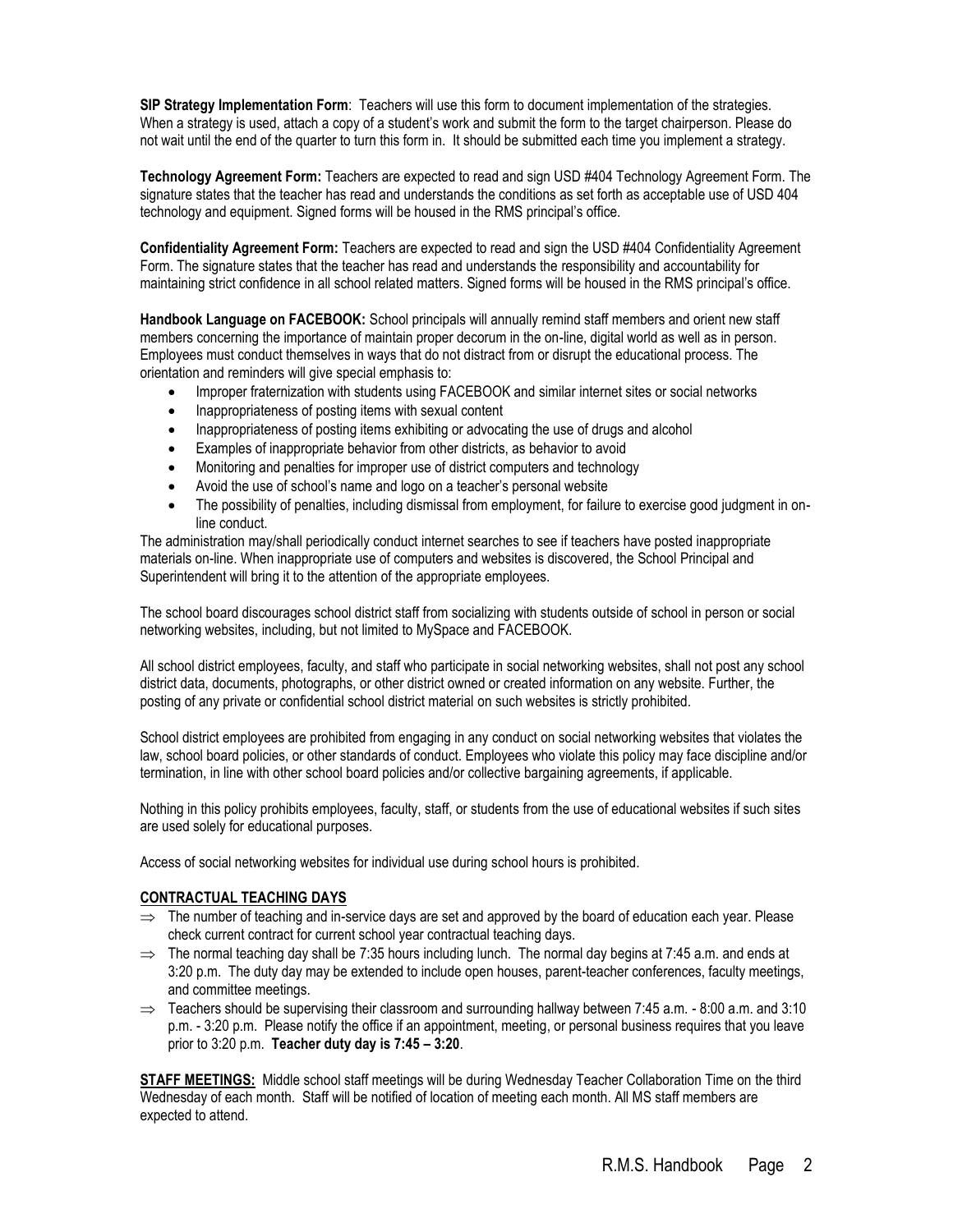## **SICK LEAVE (check current contract for accuracy):**

- $\Rightarrow$  Accrued at the rate of 10 days per year accumulative to 70 days.
- $\Rightarrow$  May be used for illness of employee or member of immediate family (clarification in negotiated agreement).
- $\Rightarrow$  If absent 3 consecutive days, teacher will need to furnish statement from doctor.
- $\Rightarrow$  Paid at rate of \$40 per day for each unused sick leave day over 70 at the end of the school year, consult current contract.
- $\Rightarrow$  Retiring staff rate of \$40 per day for all accumulated sick leave at end of retirement year, consult current contract.
- $\Rightarrow$  May obtain written accounting of accumulated sick leave by filing request with board clerk.

#### **BEREAVEMENT LEAVE (check current contract for accuracy)**

- $\Rightarrow$  Allowed 3 days per funeral service of extended family (clarification in negotiated agreement).
- $\Rightarrow$  Allowed total of 3 days to attend funerals of someone other than extended family.

#### **PERSONAL LEAVE (check current contract for accuracy):**

Personal Leave language changed 2014-15 in Negotiated Agreement as follows:

Each teacher will be allowed three (3) days personal leave per year, subject to the following limitations.

- 1. Personal leave must be approved in writing by the superintendent at least twenty-four (24) hours in advance. In case of extreme emergency, prior notification may be waived by the superintendent. In the event a request for personal leave is denied, notice will be given the teacher promptly.
- 2. The board will pay \$60.00 for one (1) unused day of personal leave. Notification of the teacher's desire to be paid the \$60 for the unused personal leave must be submitted to the clerk of the board on or before September 1<sup>st</sup>.
- 3. Personal leave may not be taken on in-service days.
- 4. Personal leave cannot be taken on days school is held to make up days lost because of inclement weather.
- 5. Permission for personal leave for staff will be at the discretion of the building level administrator (principal).
- 6. A salary deduction of one day based on current contract salary will be made for each day taken in excess of the allowable leave. The deduction will be reflected in the paycheck of the month following the excessive absence.

#### **PROFESSIONAL LEAVE (check contract contract for accuracy):**

- $\Rightarrow$  Teachers may ask for leave to participate in professional improvement.
- $\Rightarrow$  Request should be made to the building principal online through the PDP Toolbox.

#### **EXTENDED LEAVE SICK POOL (check current contract for accuracy):**

- $\Rightarrow$  Provides additional sick leave for teacher's personal illness or critical illness of a member of the teacher's immediate family.
- $\Rightarrow$  A screening board administers sick leave.
- $\Rightarrow$  Each teacher may participate by giving one day of their sick leave to the pool. Teachers who do not donate a day may not apply for usage of the sick pool.
- $\implies$  Complete details in negotiated agreement.

#### **DISTRICT POLICIES:**

Teachers are expected to comply with all district policies, procedures, and contractual agreements.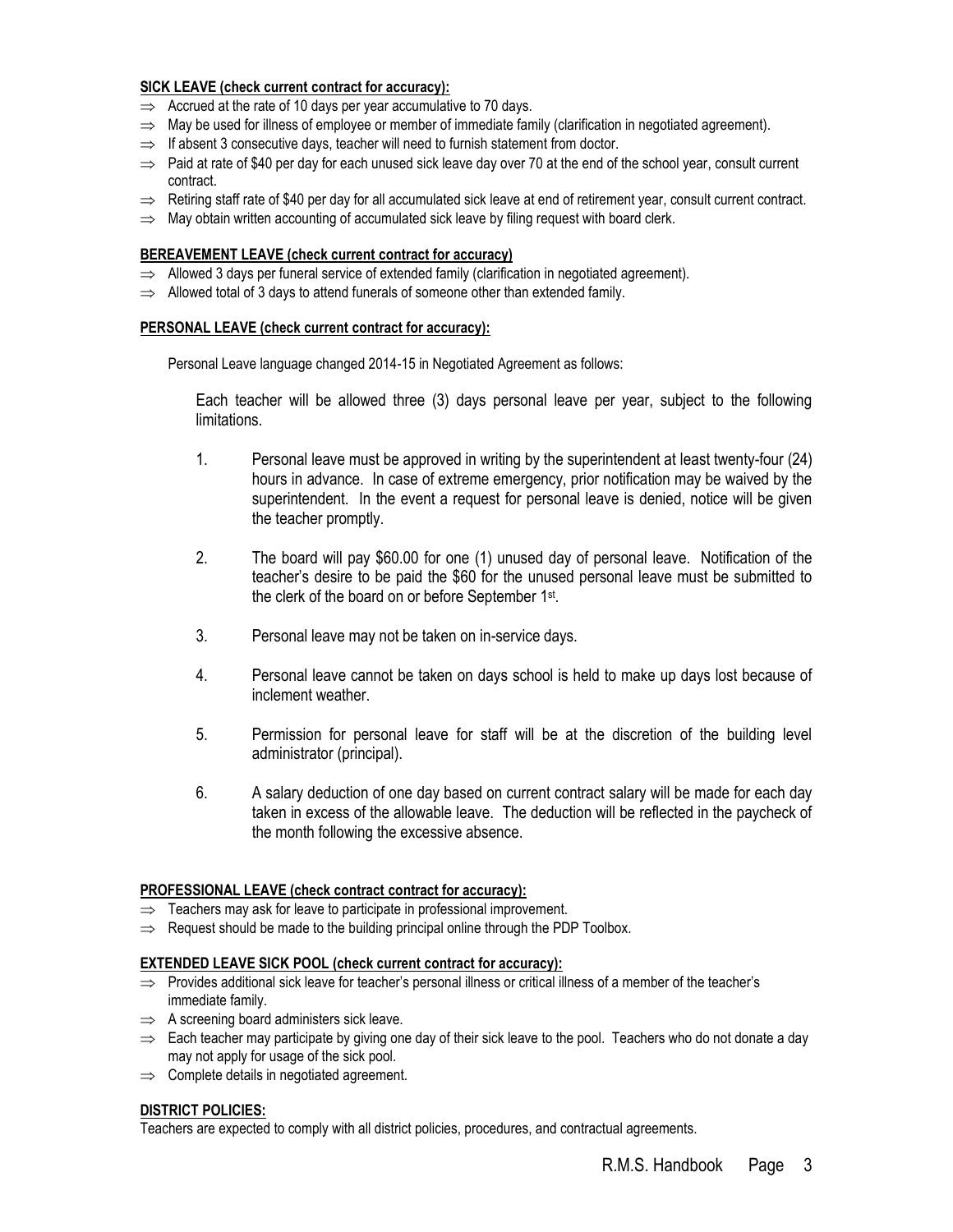## **FACULTY GRIEVANCE PROCEDURE:**

A copy of the grievance policy may be obtained from the superintendent as provided for in the district policy handbook. A district policy handbook is housed in the Principal's office and MS teacher workroom as well.

### **TEACHING CERTIFICATE:**

It is the responsibility of each teacher to have on file in the principal's office a valid teaching certificate with proper endorsements for each area in which they are teaching. Please stay aware of the date your certificate expires. See KSDE website for renewal forms and information.

## **PROFESSIONALISM:**

Please treat all of your professional peers with respect. Remember the Golden Rule. If you have a concern or question, please share your concerns directly to the appropriate people.

## *SEXUAL HARASSMENT*

The USD #404 Sexual Harassment Policy is included in its entirety in **Section JGEC** in the **USD #404 Board Policy Manual**. RMS consistently adheres to that policy. The principal attends to and investigates every complaint of sexual harassment or inappropriate action. Consequences are administered when accusations are proven. A complete copy of the policy is available at the district central office, in the RMS teacher workroom, and the RMS principal's office.

#### **BULLYING**

The USD #404 Bullying Policy is included in its entirety in **Section JDDC** in the **USD #404 Board Policy Manua**l located in the Central Office and School Administrator Office. RMS consistently adheres to this policy. The administration attends to and investigates each complaint of bullying or harassment and follows the procedures as set forth by the Bullying Policy.

#### **CHARACTERISTICS OF EFFECTIVE SCHOOLS**

- 1. Safe and Orderly Environment
- 2. Climate of High Expectations for Success
- 3. Instructional Leadership
- 4. Clear and Focused Mission
- 5. Opportunity to Learn and Student Time on Task
- 6. Frequent Monitoring of Student Progress
- 7. Home-School Relations

## **EVALUATION:**

- $\Rightarrow$  Major goal of teacher evaluation = Improve student learning through improvement of instructional techniques and practices.
- $\Rightarrow$  USD 404 policies: Tenured teachers in good standing are evaluated at least two times every third year. **First, second, and third year teachers** will be formally evaluated **at least four times each of those years;** within the first 60 days of each semester.
- $\Rightarrow$  Written summative evaluation will be based upon: (1) formative evaluation observation and conferences; (2) walk-throughs; (3) self-evaluation done by the teacher; (4) principal judgments and observations.
- ⇒ **Formative evaluation** will consist of: (1) pre-conference; (2) formal observation; (3) post-conference.
- $\Rightarrow$  It is strongly recommended that all teachers have their students evaluate them toward the end of the year. I would like to see them utilized to give you feedback that you can use to improve. I would rather not see them unless you want to discuss them with me. These students are with you the entire year and can give you very valuable information.
- $\Rightarrow$  USD 404 Staff Evaluation Handbook is distributed to all staff members and available on District Website, Central Office, and Principal's Office.

#### **SUPERVISION:**

All staff members should be actively involved in all phases of supervision.

**During class change**: All teachers are expected to be in the hall during the class change. The teacher's presence will help eliminate possible disruptions before they occur.

**During class time**: All teachers are responsible for the safety of all students within their classroom or activity area. Mobility within the classroom is of utmost importance at all times. Your presence around the room will be a proactive stance to eliminating inappropriate student behaviors.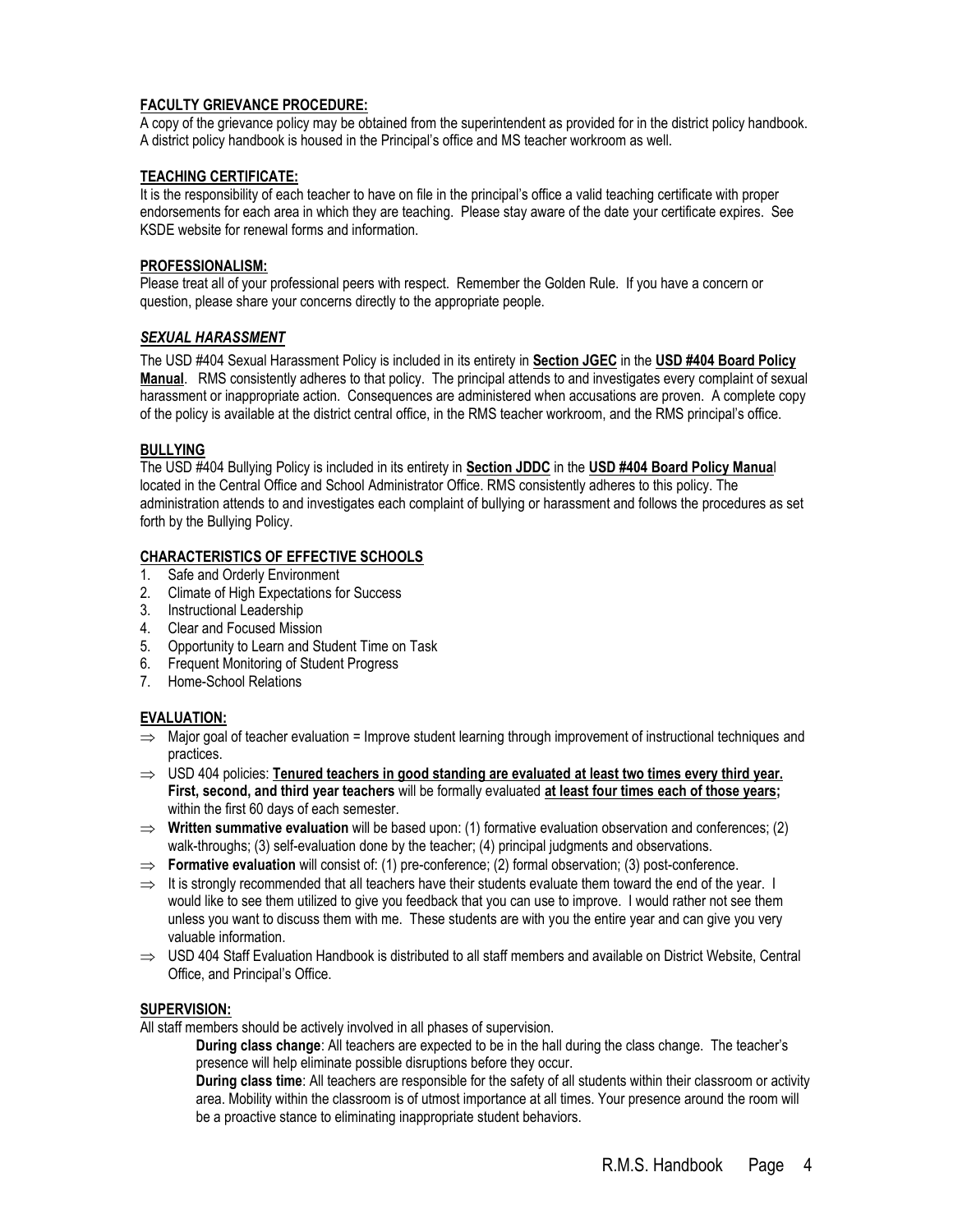#### *Please, Please***,** *Please do not leave your classroom or area unattended at any time. If you must leave your room for some reason please make every effort to secure a staff member to supervise in your absence.*

## **CLASSROOM RULES:**

The following rules are recommended standard classroom rules within our middle school. Posting and practicing these within your classroom could assist in your classroom management plan.

- 1. **Be prepared** (in your seat with all materials before the bell)
- 2. **Be respectful** (keep hands, feet, objects to yourself)
- 3. **Be polite** (don't talk until acknowledged by the teacher)
- 4. **Be responsible** (follow all directions the first time; get assigned work completed and turned in)
- 5. **Be your best** (always give 100%)

## **CLASSROOM MANAGEMENT:**

An effective teacher takes class time early in the year to teach appropriate behavior and classroom rules. An effective teacher has a plan with positive rewards to encourage appropriate behavior and negative consequences to discourage inappropriate, disruptive behavior. The key to any successful classroom management plan is the consistency in which teachers enforce classroom rules.

Classroom misbehavior falls into one of two categories:

- 1. **Non-disruptive off-task behavior**: student is not disturbing others but is not paying attention or following directions.
- 2. **Disruptive off-task behavior**: student is keeping the teacher from teaching or students from learning.

## **Dealing with Non-disruptive off-task behavior:**

- ◆ Don't ignore the off-task behavior.
- Try re-directing the behavior ("the look", physical proximity, mention off-task student's name while teaching, praise students in proximity of off-task student).
- Don't issue an immediate, sometimes harsh, consequence (this would include a strike).
- As soon as student is back on task, take first opportunity to praise his appropriate behavior.
- Rule-of-thumb on redirecting: redirect twice, then turn to discipline system and follow the steps..

## **Dealing with Disruptive off-task behavior:**

- Be Consistent. Consequences must be provided each time a student chooses to disrupt.
- Give consequences in firm, calm but direct manner.
- Re-focus argumentative students (stay calm, state what you want, I understand but, repeat max. of 3 times)
- After student receives consequence, take the first opportunity to recognize something positive about the student.
- Provide an "escape mechanism" for upset students (have him write a note or journal about his side of the story)
- "Move Out" when student is being continually disruptive (talk to student in hall about the behavior and consequences)
- There are times when in your judgment it is not in a student's best interest to provide a consequence. The discipline system is a guide, not a law.
- Emphasize to the student that you have a problem with his behavior; not with the student.

## **Implementing the Discipline System**

- $\Rightarrow$  Each teacher is expected to **use an assortment of classroom management techniques** (proximity, use of students name, non-verbal clues, etc.) **before implementing the mark system**.
- $\Rightarrow$  If you are having trouble with a student and do not think the consequences are working, conference with the principal. Individual students can have a different set of consequences if agreed to mutually by the teacher and principal.
- **1st step:** Use classroom management techniques to curb the misbehavior**.**
	- **2nd step**: Verbalize a warning to the student (ex: "John, you know throwing paper is not allowed. That's a warning")

**3rd step**: Strike is issued on Student Conduct Sheet in Student Planner; (teacher completes "Strike" box on Student Conduct Sheet in Student Planner).

**4th step**: Severe Issue and/or Two Strikes in One Class Period = immediate referral to the principal (Student comes to office. Teacher brings discipline referral form to office as soon as possible).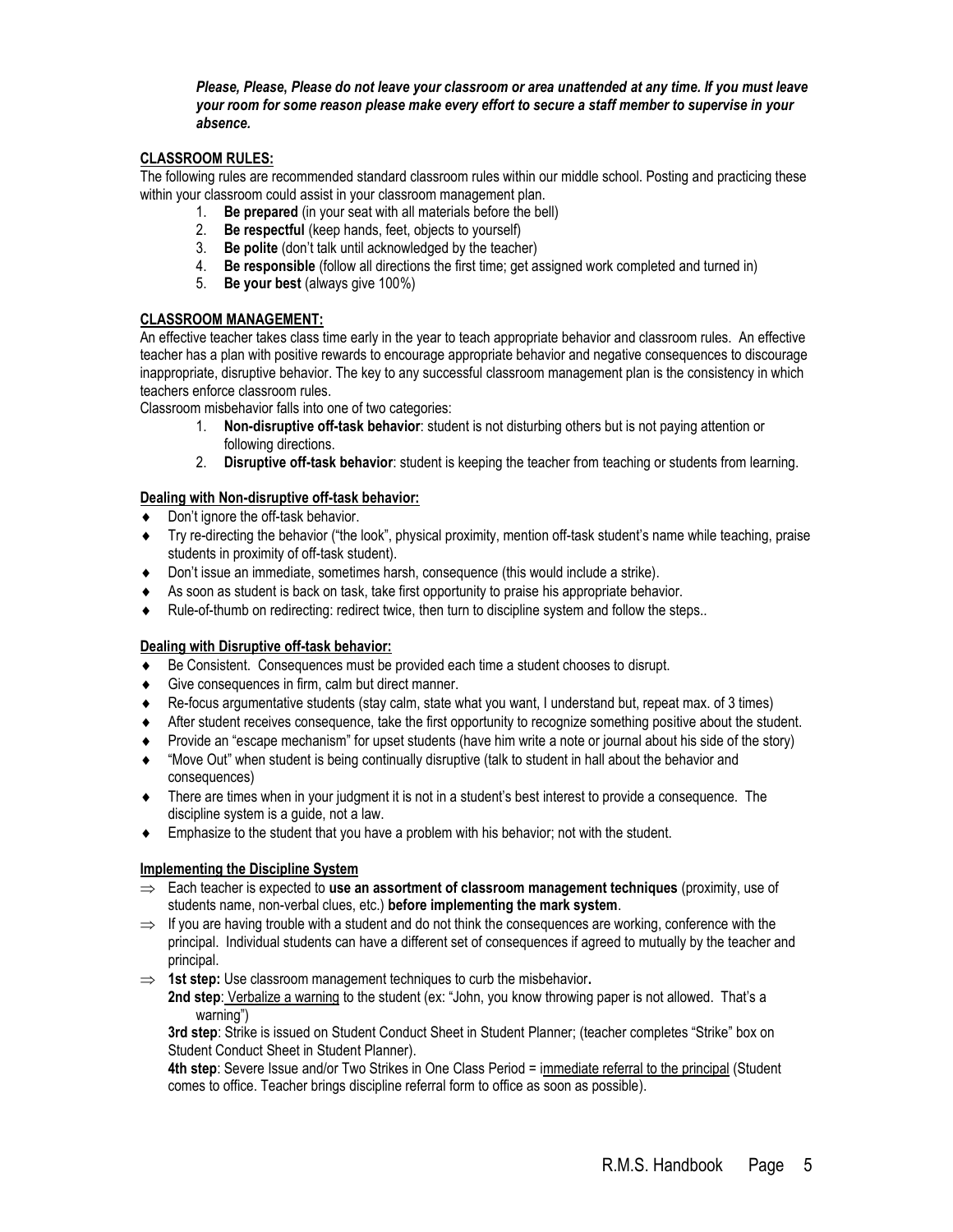## **REQUIRED CLERICAL WORK**

**Progress Reports**: Teachers will provide progress reports for all students earning a "D" or "F" in each of the core classes. They will be due at the times specified by the principal for each grading period. REMEMBER: If a student does not receive a "D" or "F" progress report, yet earns a "D" or "F" by the end of the quarter, the teacher must make personal contact with the parent to explain the circumstances of the poor achievement between the time of the progress report until the end of quarter report card.

**Grade Reporting**: It is recommended that all teachers record scores daily in the Infinite Campus grade book. It is required that scores be recorded at least two times unless special circumstances prevent that from happening.

**Final Exams:** A copy of your final exams is due each quarter and should be turned into the principal. Make sure these tests are representative of the material covered during the quarter; not simply a chapter test. They should be calculated into the student's grading, regardless of whether they will drop or raise the student's quarter grade.

**Attendance Reporting**: Each teacher will take attendance within the first 15 minutes of each class period. The Infinite Campus student management software program on your teacher computers will be utilized. In the event the computers are not functioning, hard copy attendance slips may be sent to the office. Teachers need to make sure students are changed to tardy status if they arrive late without an excuse from their previous teacher. First period tardies are the only time students should be sent to the office for being late.

**Budget Order**: A due date in March or April will be designated and posted each year for your orders for the next school year. You will be issued a budget summary sheet prior to ordering. Your budget limit will be posted on the summary sheet. Generally, the limit is \$100 unless you have a special situation because of your teaching assignment. This \$100 is for supplies, instructional materials, etc. All orders are to be completed on the Online Ereq System. **The "Teacher Budget Summary" form must be completed along with Online Ereq Requisitions requests for each order from separate vendors.**

**Inventory**: Classroom inventory for insurance purposes should be turned in before you leave for the summer. Please be specific with replacement costs listed.

#### **END-OF-YEAR CHECKLIST:**

- Budget Orders
- Master Calendar Dates and Events
- \* Inventory
- Summer Maintenance Requests
- Course Outcomes, Course Syllabi, and Supply List Revisions
- PDC Documentation
- SIP Strategy / Implementation Log, Blue Point Validation Form,)
- Summer School Recommendations
- Summer Mailing Address
- Copy of Final Exam

#### **COURSE SYLLABUS**

Each teacher will be required to develop a course syllabus for each of the courses they teach. The syllabus should give the student and parents a good idea about how the class is organized, evaluated, and the standards that will be taught. A copy should be turned into the principal for approval prior to sending it to the copy room. The teacher shall distribute a copy of the syllabus to each student and post on the school website as well.

Each teacher has the flexibility to design their syllabus as they wish. However, I would like to see them kept to 2-3 pages in length if possible. They should include, but not be limited to, the following items:

- $\Rightarrow$  Teacher data: name, address/phone (optional), school address/phone, times this class meets, planning time, college degree information, certification endorsements.
- $\implies$  Materials needed in this course.
- $\Rightarrow$  Grading system information (scale, averaging or total points, etc.).
- $\Rightarrow$  Types of graded work (tests, pop quizzes, homework, bellwork, projects, etc.).
- $\implies$  Course standards
- $\Rightarrow$  Rewards/consequences for 'Forgotten Materials' and 'Not Prepared for Class"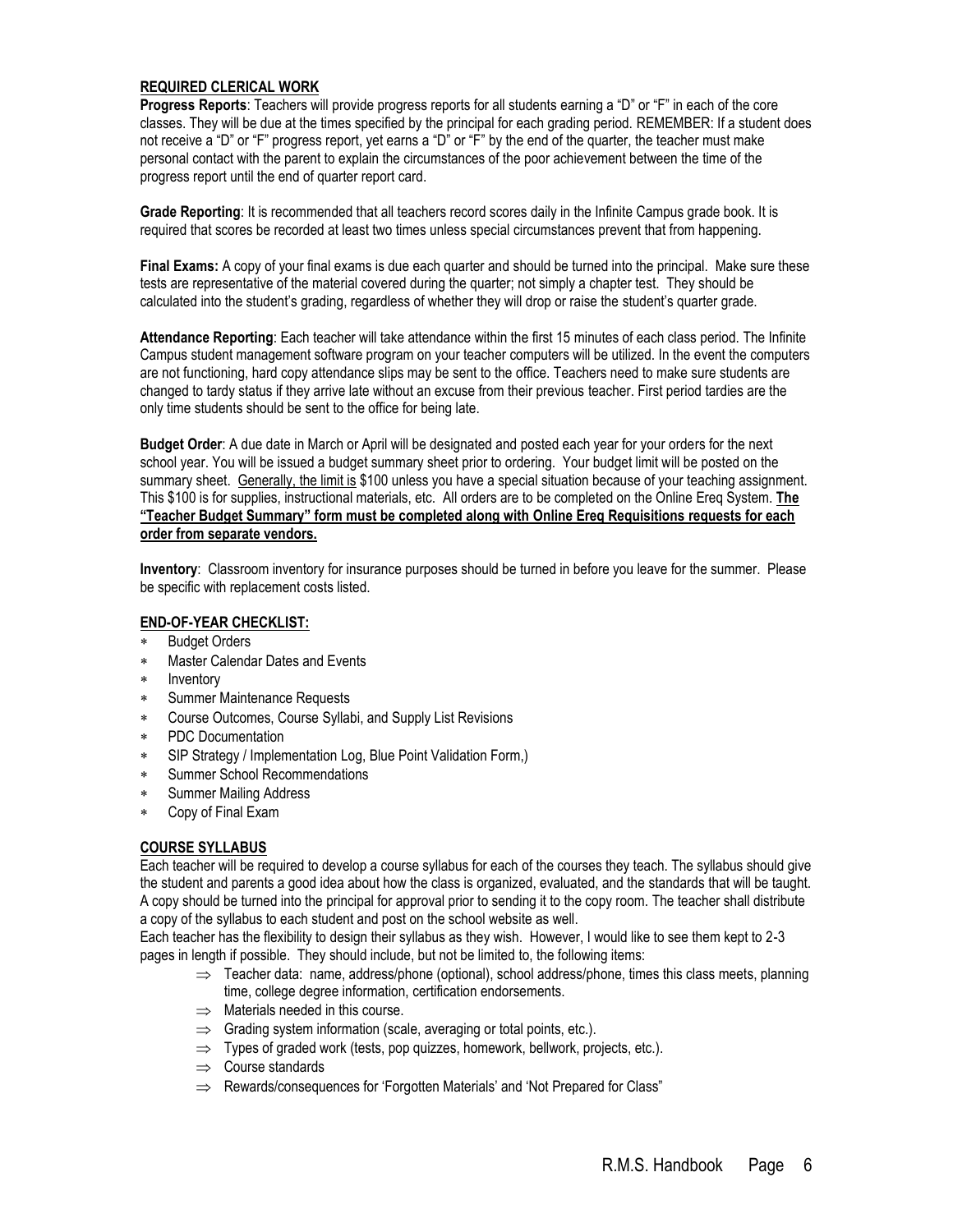#### **Suggested FIRST DAY ACTIVITIES:**

- 1. Assign and arrange seating (I strongly recommend teacher assigned seating).
- 2. Assign textbooks and record the numbers.
- 3. Discuss rules and procedures. Spend as much time as is necessary early in the year explaining and discussing classroom rules.
- 4. Discuss major goals and objectives for the year.

#### **LESSON PLANS:**

Lesson plans do not need to be submitted to the principal's office each week. I would like you to have your lesson plans available to me when I do walk-throughs during class time or during your planning time. You are free to use the lesson plan format that you wish. However, the lesson plan format should include: lesson objective(s), KCCR Standards, activities, evaluations/assignments. KCCR Standard and Objective that supports the daily lesson should be posted somewhere in the room. During walk-throughs, I want to know what you are teaching without having to ask a student, therefore, disrupting the learning environment.

#### **TARDY POLICY:**

- $\bullet$  A student is tardy ('T') if they are not inside the classroom when the period starts according to the clock inside the classroom. Tardies are kept on a nine-week basis.
- Students arriving late to school during 1st block are to be sent to the office.
- Student tardy any other period will not be sent to the office; teachers will mark them tardy and issue a strike on the computer..

#### **STUDENT PASSES:**

Students are not to be in the halls during class time without a hall pass issued by their teacher. The teacher should jot down the time and destination and initial the hall pass prior to student leaving the room. Student traffic during class time should be minimal since they have 4 minutes between classes.

#### **SUBSTITUTE TEACHERS:**

Substitute teaching is a very difficult job. Please develop plans that keep the students involved as active learners. Do not leave a reading assignment without a writing assignment to go along with it. Do not leave lecture assignments. Please tell your substitute to collect assignments at the end of the period whether they are finished or not. Keep a substitute folder with all materials a substitute might need such as seating charts, class rolls, alternative assignments, dependable students to help, etc.

#### **DRESS CODE:**

**STUDENTS**: Please help in enforcing the student dress code. The code is stated in the student handbook. Let the student and the office know immediately if a student is in violation. (Please note current student handbook for any new additions).

**TEACHERS**: Teachers are asked to represent themselves as professionals and serve as positive role models. Therefore, professional dress is expected. Game-day-Fridays will be designated as spirit days. Jeans and school colors are allowed on Fridays (no sweat pants).

**INCLEMENT WEATHER**: In case of possible school closing, please listen to area radio/television stations. The superintendent will try to have a decision by 6:00 a.m. and will activate the district message system if needed. Canceled days, if made up, will be added on to the end of the year.

**CRISIS PLAN:** Each teacher should have a crisis plan mounted on a wall in your room. Explain the evacuation plans with your homeroom students. There will be fire and tornado drills periodically to practice evacuation. Current student rosters should be attached to crisis plan

**STUDENT IMPROVEMENT PLAN:** In the event a teacher recognizes a student struggling with issues that are impairing his/her ability to learn the teacher should begin the Student Improvement Team process as outlined in the Student Improvement Plan notebook provided to each classroom teacher. Prior to "Request for Assistance" the teacher must have attempted and recorded a variety of interventions and completed the "Communications Log" making sure that entries include phone and personal contact with the parent concerning the difficulties.

*ZAP\*\*\* PROGRAM: The goal of the ZAP program is to decrease the number of missing assignments for our students. ZAP stands for "Zeros Aren't Permitted". When a student fails to submit an assignment*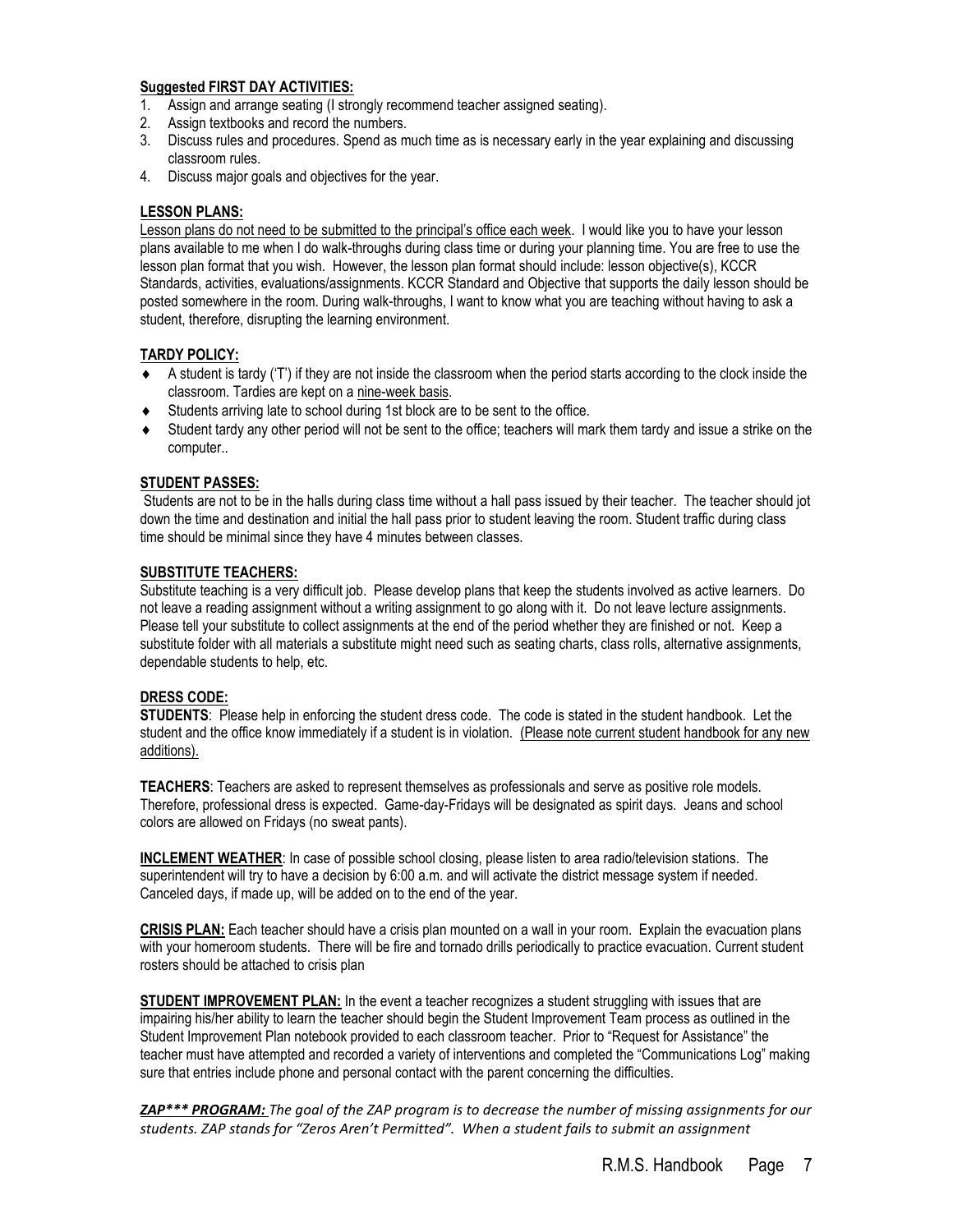*according to teacher direction and expectation on the date it is due, the student will be assigned to after school ZAP to complete the assignment. Upon completion of the assignment the student will earn 70% of the correct responses instead of a zero. However,* **\*\*\* if the student fails to complete the late work within a 2 day limit of the due date, they will receive a zero for that assignment.** *There will be no ZAP period during the regular school day, thus, no opportunity to complete late or missing assignments during the daily schedule. The student failing to turn in satisfactory, completed work (deemed so by the teacher) on time will notify parents that the student must stay after school that day, until the work is satisfactorily completed. The student is then be free to go home. In the event a student is ZAPPED 8th period and cannot make arrangements to stay after school that day to complete the work, the student will complete the work on their own time that evening and turn in the completed work to the ZAP teacher prior to 8:00 the next morning. The student who fails to turn in the late assignment the following morning will stay after school the next day to complete the work, Credit for the late work remains at 70% of the answers correct. Multiple ZAPs within a quarter will warrant referral to counselor or principal. Parents will be contacted for parent conference. The completion of missing assignments takes precedence over any after school activities. Let it be noted that ZAP is not a disciplinary issue. No disciplinary demerits are awarded for ZAPs. Disciplinary issues will occur in the event students skip, refuse to attend, or repeatedly express reasons for being unable to attend the after school ZAP time.*

**FINAL EXAMS:** Final exams are to be given on exempt day in all content area classes. The exams should test material covered over the entire nine-week period. They should not be a chapter or unit test. A copy of the final should be turned into the principal.

**ASSESSMENTS:** An assessment schedule will be developed and distributed to staff and students each year. **Please do not schedule field trips or any special projects/activities, etc. during the testing dates.**

## *Thoughts from Harry Wong "First Days of School":*

*1) For years, educators have been trying to improve schools with new, innovative programs. THE BOTTOM LINE is that there is no way to create good schools without good teachers.*

*2) The effective teacher MANAGES a classroom. The ineffective teacher DISCIPLINES a classroom.*

*3) The effective teacher has the students learn toward a set of criteria or outcomes. He/she teaches to the performance of those criteria. The ineffective teacher covers chapters and finds busy work for the students.*

4) Learning has *NOT&J* NG to do with what the teacher *COVERS. (Teaching)*

*Learning has EVERVTAJNG* to do with what the students *ACCOMPLISH. (Learning)*